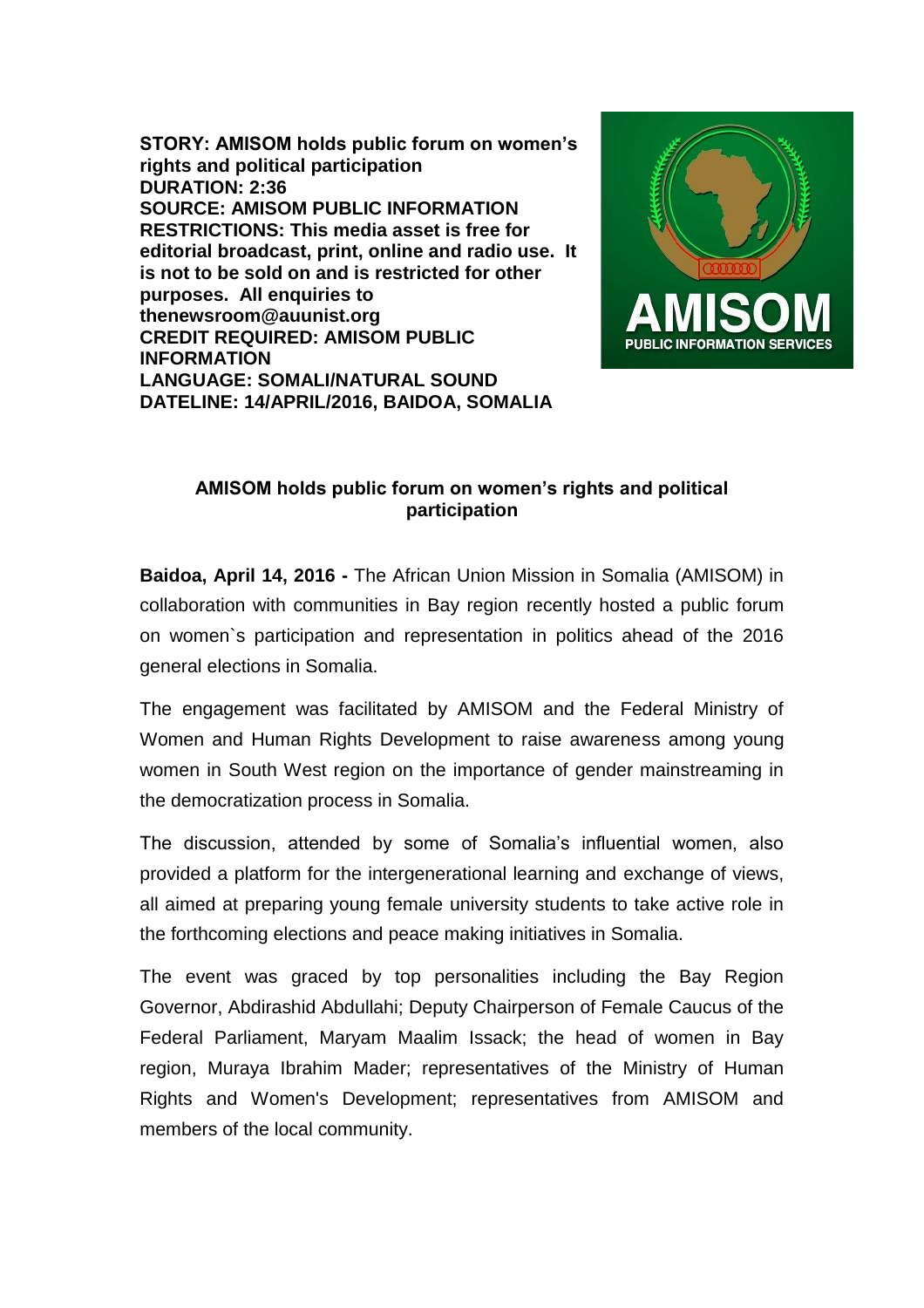Speaking at the forum, the Bay Region Governor, Abdirashid Abdullahi, emphasized the need for women to actively participate in the country`s political and democratization process, to help achieve peace and development in Somalia. Mr Abdullahi appealed to young women, to take up politics and seek representation in both the 2016 general elections and in the on-going state formation process in Somalia.

"Your role is to participate in all issues of politics because no one will stand up for your rights if you don't. Your positions will be filled by men if you are not there. Fight for your rights," Governor Abdirashid said.

Hawa Sokor Ali, the head of Baidoa Women Group, said women have registered considerable success under the ISWA Administration because of unity among residents.

"The secret to our success is that we involved and consulted with our traditional elders, our youth, our district and regional administrations and our Members of the Federal Parliament. As a result, our role was clearly defined. The South West Constitution stipulates that women should be allocated 20 percent of the seats, we got 21 percent, "she said.

Muraya Ibrahim Mader, the head of women in Bay region, urged women to participate and ensure representation at all levels in the political process of the country, if their voices are to be heard.

"We need to be part of every administration at district and regional level. We want our voice in every aspect of politics. We are appealing to women in South West to partake in the politics and peacebuilding initiatives, in military and police recruitments," Muraya noted.

Honorable Maryam Maalim Issack, the Deputy Chairperson of Female Caucus of the Federal Parliament, shared her experience in politics and urged young women to take up the career and be part of the decision making process.

Ms Mane Ahmed, AMISOM Gender Officer, thanked the women in Baidoa, youth and leaders for supporting participation of women in the affairs of the country.